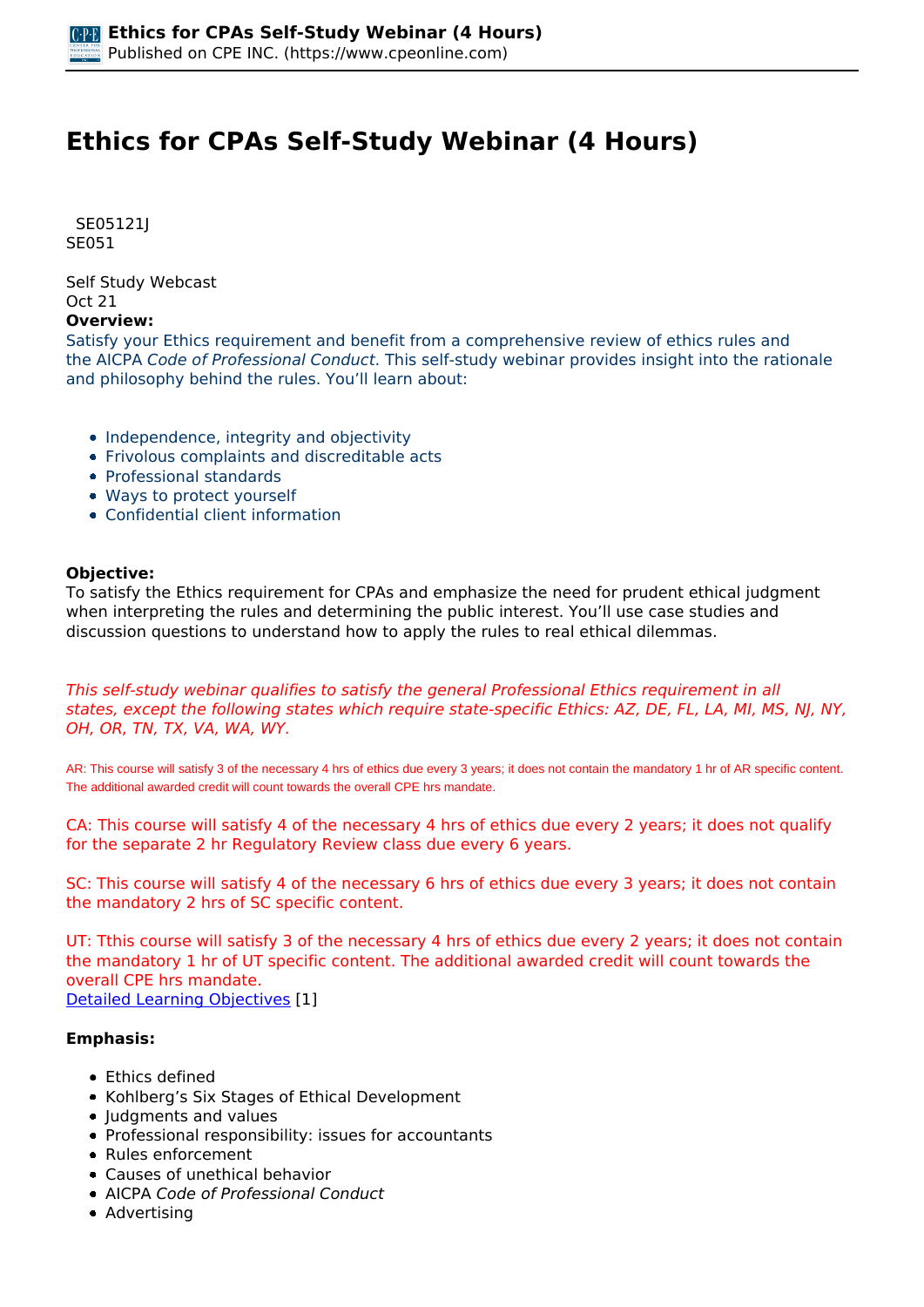**Ethics for CPAs Self-Study Webinar (4 Hours)**

*Published on CPE INC. (https://www.cpeonline.com)*

- *Independence, conflicts of interest and objectivity*
- *Record retention and ownership of information*
- *Reciprocity and portability*
- *Contingent fees, commissions and referral fees*
- *Forms of organization*
- *Tax transparency*
- *Comfort letters*
- *Rules governing unprofessional conduct*
	- *For all professions*
	- *For CPAs specifically*

*• Recognize the relative pressure put upon the CPA preparer during the current COVID-19 pandemic • Identify the accounting issues leading to potentially unethical behavior • Identify the licensing board's primary consideration when disciplining a licensee • Recognize engagements in which a CPA is working in a fiduciary capacity • Recognize the practitioner's responsibilities to the IRS in regards to client information requests • Determine the single most important consideration when determining the most ethical choice of action(s) • Identify the work paper retention requirements of the Code of Conduct • Recognize confidentiality restrictions in the accounting profession*

#### *Bottom***Prerequisite:**  *None.*

**Preparation:**  *No advance preparation required.*

**Level of Knowledge:**